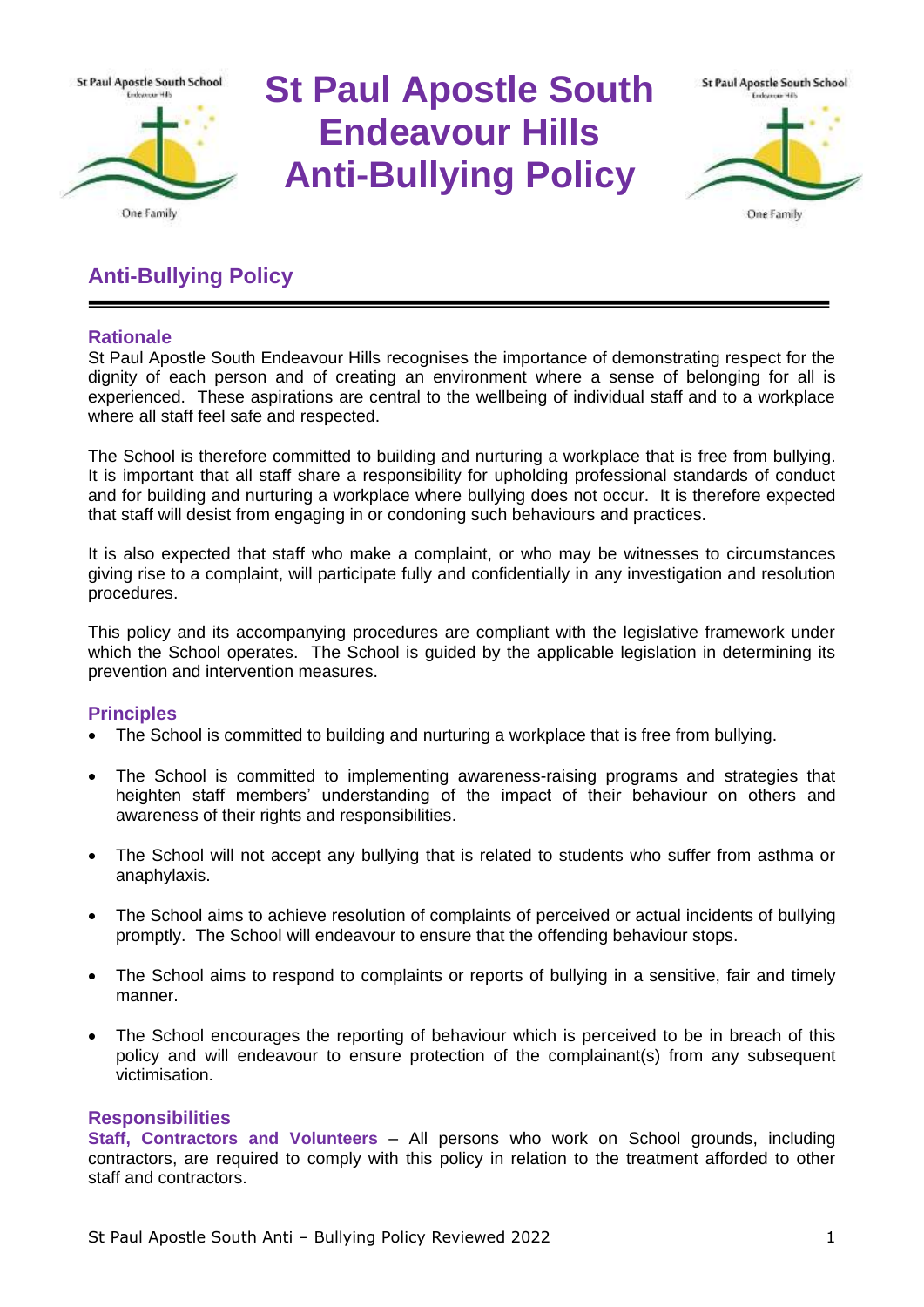**Contact Officers** – A Contact Officer is a staff member who is trained in and responsible for being a contact point for staff with concerns about whether they may have been bullied. A Contact Officer is able to provide staff with information on bullying, clarify any questions or concerns a person may have and provide advice on the options that are available for dealing with bullying.

# **Workplace Bullying**

Workplace bullying is defined as being repeated unreasonable behaviour directed at a worker or group of workers that creates a risk to health and safety.

Bullying can take the form of both direct and indirect bullying. Examples of **direct** bullying include:

- Verbal abuse;
- Putting someone down;
- Spreading rumours or innuendo;
- Interfering with a person's property; or
- Sending inappropriate emails or communications.

Examples of **indirect** bullying include:

- Unjustified criticism or complaints;
- Deliberately excluding someone from meetings / workplace activities;
- Setting timelines that are difficult to achieve; or
- Deliberately changing work arrangements e.g. rosters / leave to inconvenience.

#### **What is not bullying**

Many things occur in the workplace that are not considered to be bullying. Reasonable management action carried out in a fair way is not bulling. For example:

- Setting reasonable performance goals, standards and deadlines;
- Allocating work to a worker in a transparent and appropriate way;
- Fairly rostering and allocating working hours;
- Transferring a worker for reasonable and explained reasons;
- Deciding not to select a worker for promotion following a reasonable selection process; or
- Informing a worker about unsatisfactory work performance.

**Note:** Serious cases of bullying may constitute a criminal offence. Bullying is also against the School's OH&S policy as it can create an unsafe work environment.

# **Procedure for resolving complaints**

A complaint can be resolved using informal resolution processes and/or formal resolution processes. The approach taken should reflect the seriousness of the matter. For less serious matters, informal resolution processes should be explored prior to a formal resolution procedure. For more serious matters, or where informal approaches have been unsuccessful, a formal procedure may be appropriate.

The employer should endeavour to commence investigations into the complaint (whether informal or formal processes are being followed) within two working days of the receipt of the complaint.

For the purposes of complaint resolution processes:

- A person who makes a complaint is a Complainant; and
- A person about whose actions or behaviour a complaint relates is a Respondent.

The outcome of the complaint will be communicated to both the Complainant and Respondent.

# **Informal resolution processes**

The informal options open to a Complainant to attempt to resolve a complaint include:

- Speaking directly with the Respondent about their behaviour or actions;
- Consulting with a Contact Officer for advice, support and assistance; and/or
- Reporting the matter to a member of the Leadership Team for assistance or to **Fr Brendan Connell** if the complaint is about the Principal.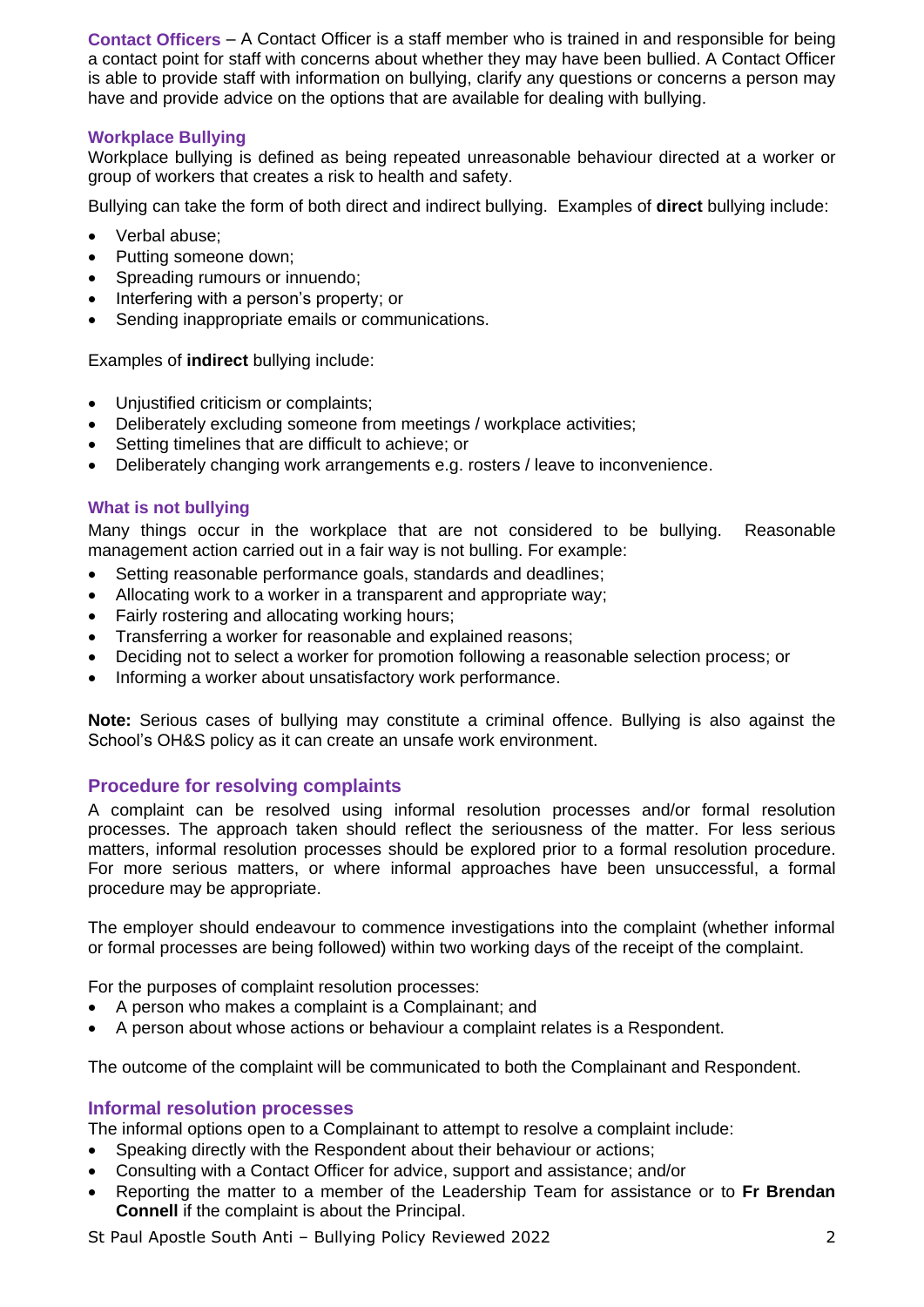Informal resolution processes do not involve an investigation or making findings based on an investigation, but generally involve the parties coming to an understanding or agreement as to how the issues can be resolved.

#### **Speaking directly with the Respondent**

In the first instance, if the Complainant feels comfortable about speaking directly with the Respondent, this may be the quickest and easiest way of resolving the matter. The Complainant should address the issue with the Respondent in unambiguous terms and in plain language.

#### **Consulting with a Contact Officer**

If the Complainant does not feel comfortable about approaching the Respondent directly (this may be the case particularly where the Respondent is in a position of authority), the Complainant may prefer to seek the assistance of a Contact Officer. A Contact Officer can provide information and support to the Complainant and/or Respondent regarding bullying issues, including options for resolving the matter. Contact Officers do not take any action on behalf of the staff member such as approaching the Respondent or conducting mediation.

# **Reporting the matter to a member of the Leadership Team**

The Complainant may report the matter to a member of the Leadership Team who can assist with exploring resolution strategies. This may include suggesting that the Complainant speak directly with the Respondent.

Where appropriate, and in consultation with the Complainant, the member of the Leadership Team may approach the Respondent and talk to them informally about the matter.

Other informal resolution options which may also be considered at this stage include:

- Facilitated discussion;
- Mediation; and
- Entering into mutual agreements on workplace practices.

# **Referral to formal investigation**

Note that at this stage, if a matter raised is sufficiently serious such that a formal investigation is warranted, then the School reserves its right to take appropriate action in the circumstances, including referring the matter to formal internal investigation (see below).

#### **Formal resolution processes – Internal**

If a matter is not able to be resolved using informal resolution methods, or for more serious matters a formal process may be appropriate.

# **Lodging a formal complaint**

A formal complaint can be made by a Complainant to the Principal or to **Fr Brendan Connell** if the complaint is about the Principal. The complaint should be in writing and set out the details of the specific allegations including dates, times, locations, what happened, what was said, witnesses (if any), and steps already taken to attempt to resolve the matter. Wherever possible, it should be supported by relevant documentation. Note that a complaint may not be pursued if it relates to events that occurred more than 12 months ago.

#### **Initial response**

Following receipt of a formal complaint, the Principal (or **Fr Brendan Connell** if the complaint is about the Principal) will meet with the Complainant to discuss the complaint. This will involve canvassing options for resolution which may include informal resolution processes. In the event that the complaint is to be dealt with formally, the Complainant will be informed of:

- How the complaint will be investigated (e.g. interviews, viewing documents);
- The expected timeframe for any investigation;
- Who can be present at investigation interviews;
- What support is available for persons involved in the process;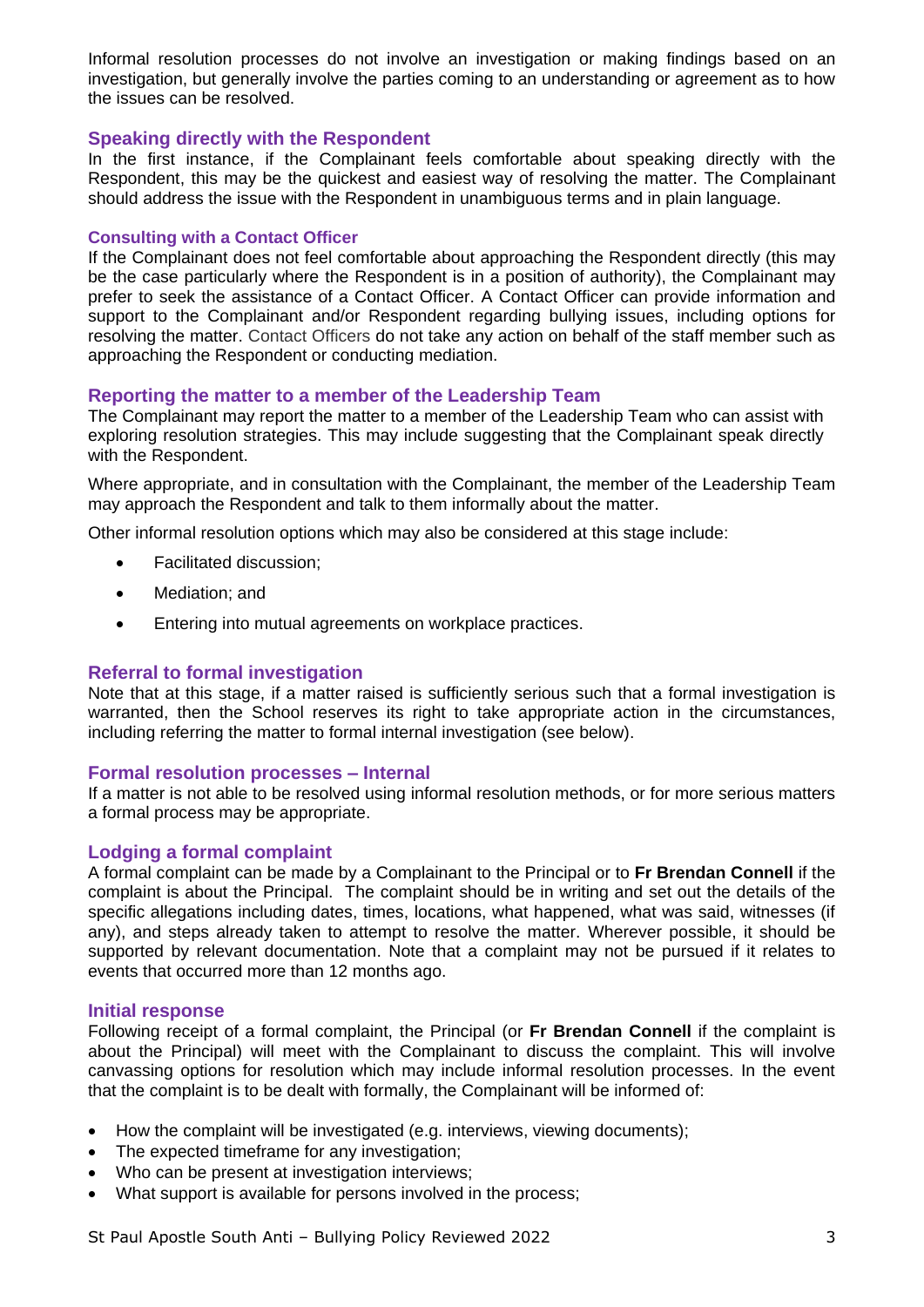- The interim measures, if any, that will be implemented to ensure the health, safety and welfare of any person pending the resolution of the complaint; and
- If the complaint raises issues which place the School under a legal obligation to report the matter to law enforcement agencies.

# **Formal internal investigation**

Where appropriate, a formal investigation may be conducted into a complaint. An Investigating Officer will be appointed to conduct the investigation. The Investigating Officer is someone who is independent and will conduct the investigation impartially. The Investigating Officer will:

- Interview the parties involved, and witnesses if any;
- Review relevant evidence, such as emails and other documentary evidence; and
- Report on whether or not the complaint is substantiated.

#### **Investigation outcomes and action to be taken**

If a complaint is substantiated, appropriate action, will be taken which may include:

- An apology;
- Changes to work practices;
- Disciplinary action, including dismissal;
- An undertaking that the behaviour will not be repeated:
- Reversal of an action or decision or substitution of a different action or decision; and/or
- Training.

Assistance may also be offered to a Complainant or other persons involved which may include:

- Counselling;
- Redressing any inequality resulting from the action or decision the subject of the complaint;
- Mentoring and support.

If an investigation is inconclusive (i.e. a complaint cannot be proved due to a lack of evidence) further action may nevertheless be taken which may include counselling, mediation, changed working arrangements and/or conducting training for employees on relevant policies.

# **Formal complaint – External**

A Complainant may choose to seek assistance or information at any time during the process from statutory support agencies in Victoria. Information and contact details for the support agencies are outlined in Appendix 2. Each agency will have specific requirements for lodging a complaint and will have varied investigation procedures.

In dealing with complaints, the School may seek external advice and assistance from professional mediators, investigators, external agencies and any other appropriate persons.

# **Confidentiality**

Anyone involved in a complaint of bullying or its investigation, must ensure that the circumstances and facts of the complaint are disclosed only to those people who are directly involved in progressing its investigation and resolution. In particular, it is important that staff who either make a complaint, or who may be witnesses to the circumstances giving rise to the complaint, do not discuss the matter outside the investigation and resolution processes.

# **Counselling support**

In confronting and/or resolving experiences of or allegations of bullying a staff member and his/her immediate family members may utilise the services of counselling support at any stage of the process. The School is supported by CatholicCare Counselling. The contact phone number for this support is 8710 9600. The School Contact Officers can assist staff to access the service.

# **Vexatious claims**

The School will not deal with complaints under this policy that:

• are made anonymously, without sufficient detail being provided so as to allow investigation or resolution of the matter;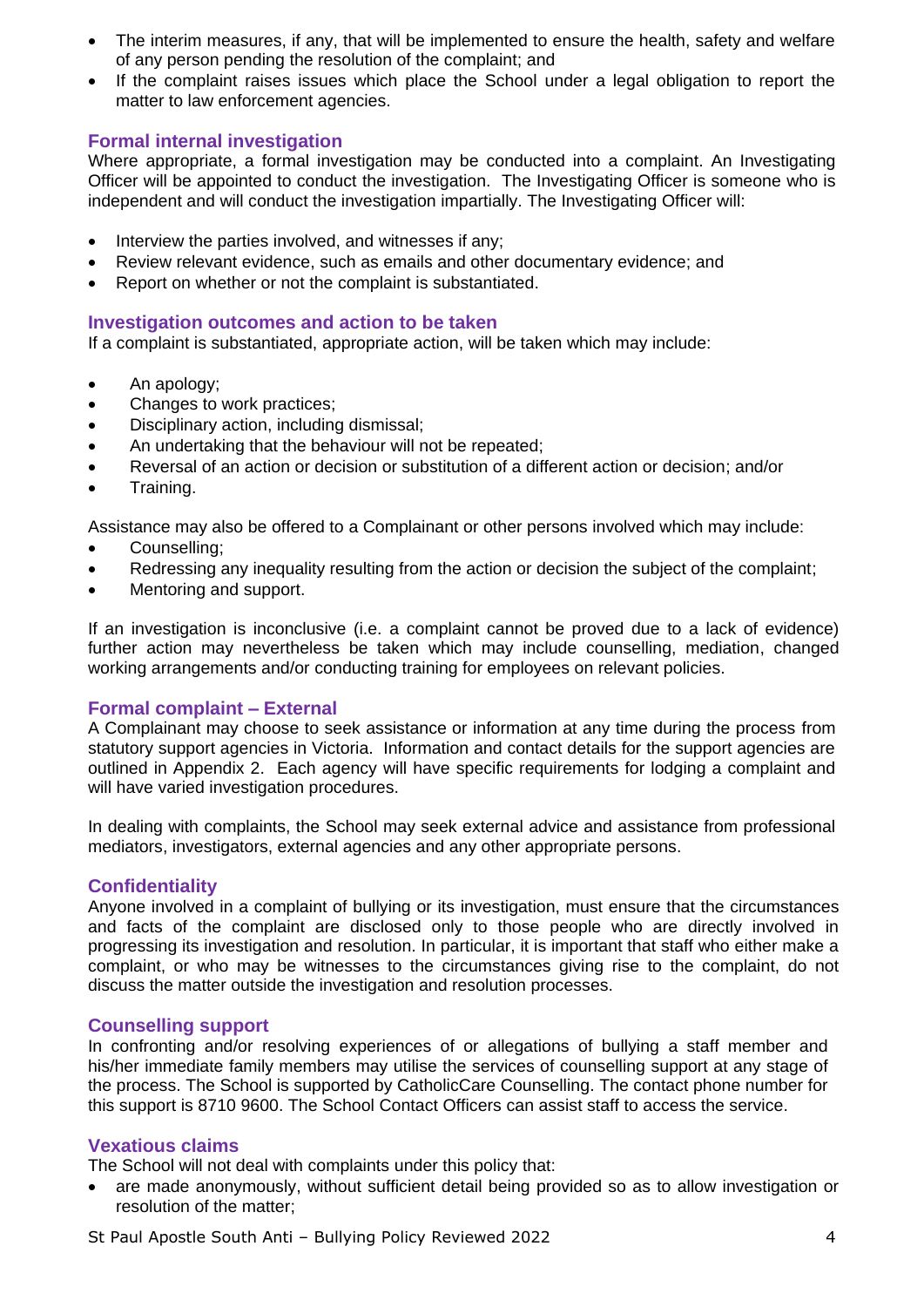- do not have sufficient detail so as to allow investigation or resolution of the matter;
- taken at their highest, do not constitute bullying as defined by this policy.

Where a Complainant makes frivolous, vexatious or malicious claims against a Respondent, for example, where false or misleading information is provided, relevant information is withheld, facts are distorted or there is no demonstrated commitment to resolution, then depending on the circumstances, disciplinary action may be taken against a Complainant.

**Policy ratified by School Leadership Team: 2019 Updated: June 2020 Next review date: 2021 Person responsible: Paul Gleeson - Principal**

# **Appendix 1 Complaints Procedure Flowchart**

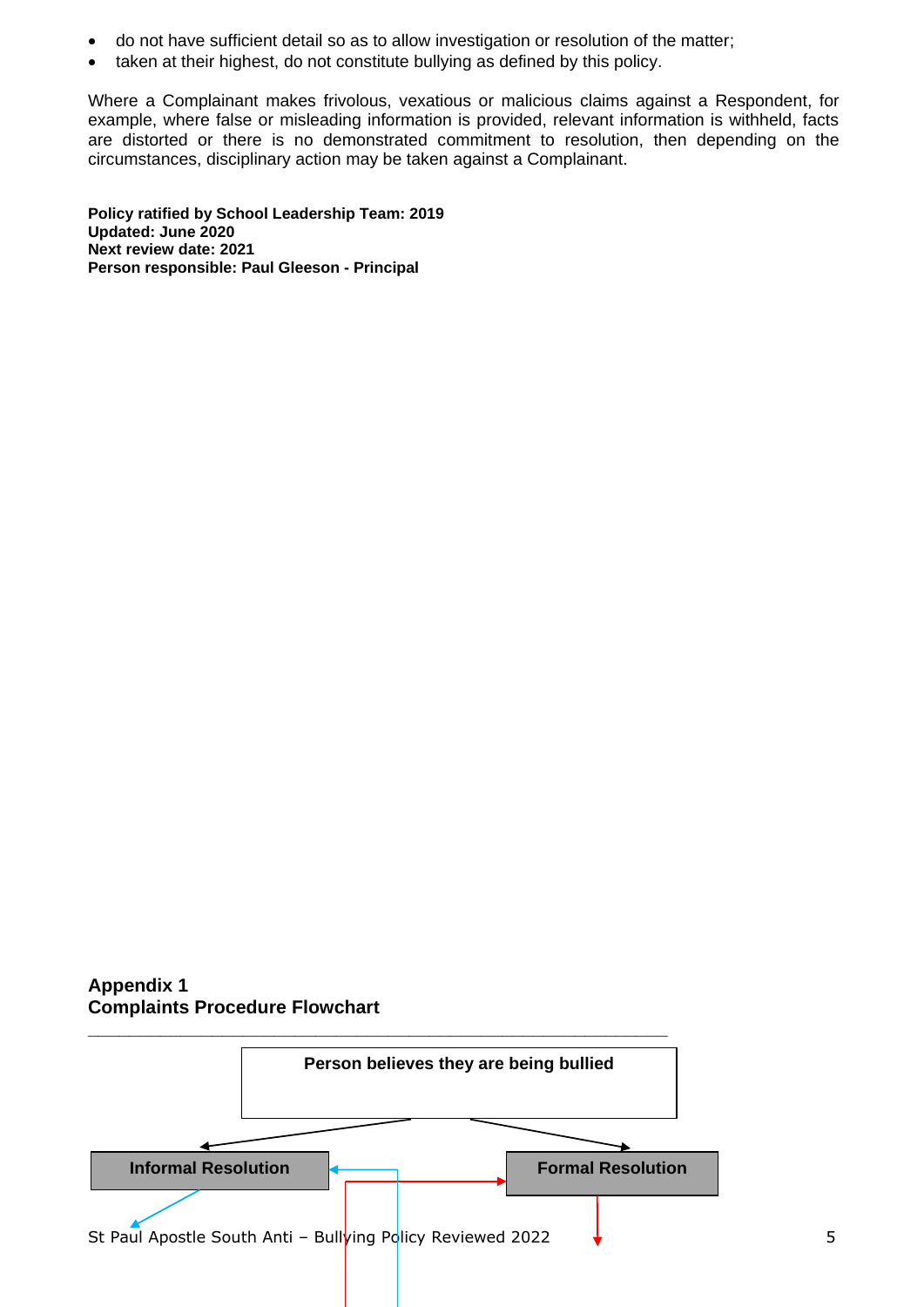



The contact phone number is 8710 9600